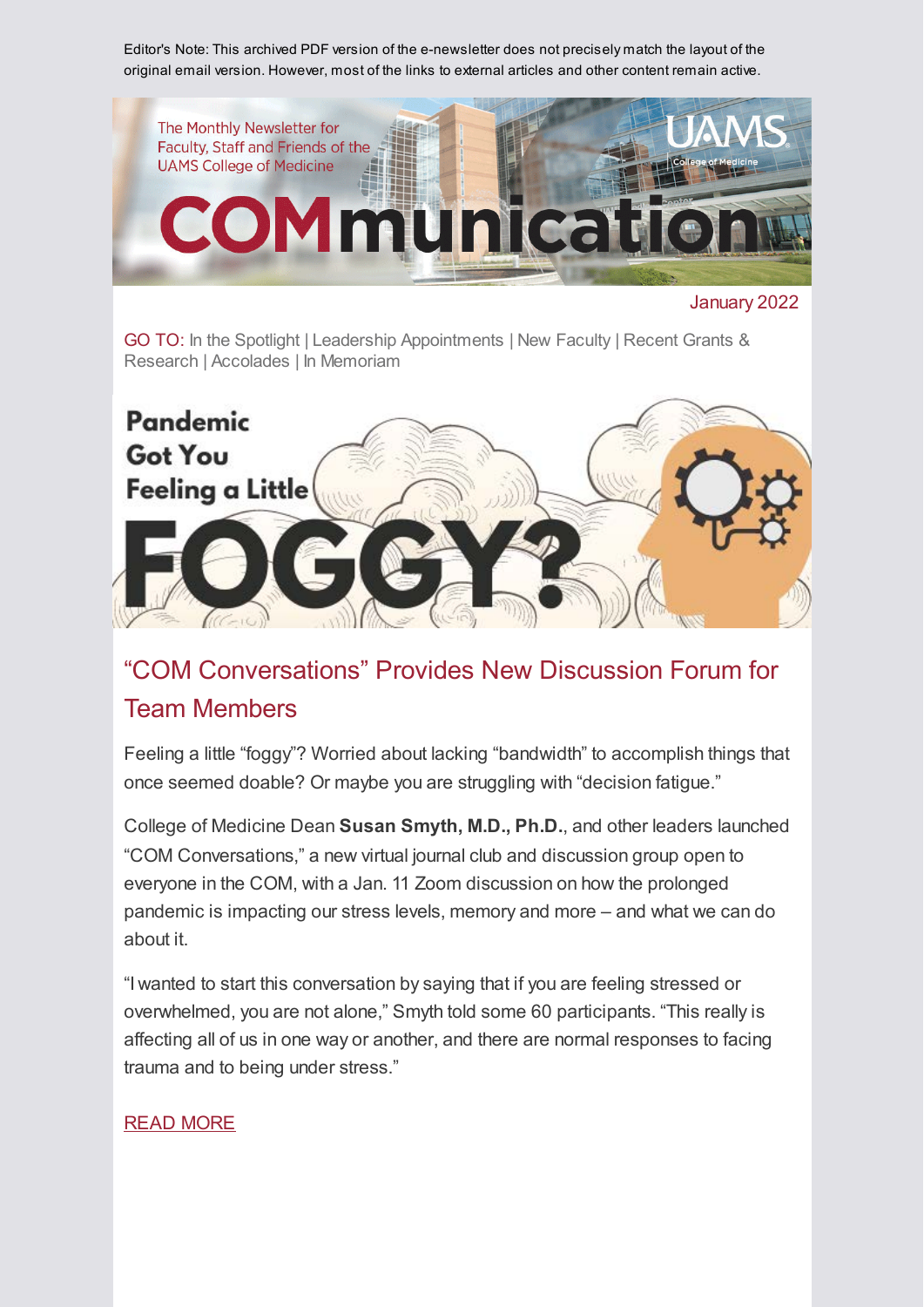

### Join the Conversation!

**COM Conversations** is a journal club open to all faculty, staff, residents, fellows and students. Upcoming sessions will focus on workplace topics, leadership development and other issues. (More info soon!) Got an idea for a topic/article for discussion? Send it to Dr. Smyth via the online [Comments for the Dean](https://medicine.uams.edu/comments/) portal.

<span id="page-1-0"></span>**Back to the Top**



**NEWLY INVESTED |** Congratulations to **Ozlem Tulunay-Ugur, M.D.**, Professor of **Otolaryngology-Head and Neck Surgery**, on her Jan. 13 investiture in the Patricia and J. Floyd Kyser, M.D., Chair in Otolaryngology-Head and Neck Surgery. Dr. Tulunay-Ugur directs UAMS' laryngology program and is nationally known for her [expertise in geriatric laryngology, including voice and swallowing disorders. READ](https://news.uams.edu/2022/01/20/uams-invests-ozlem-tulunay-ugur-m-d-in-patricia-and-j-floyd-kyser-m-d-chair-in-otolaryngology-head-and-neck-surgery/) **MORE**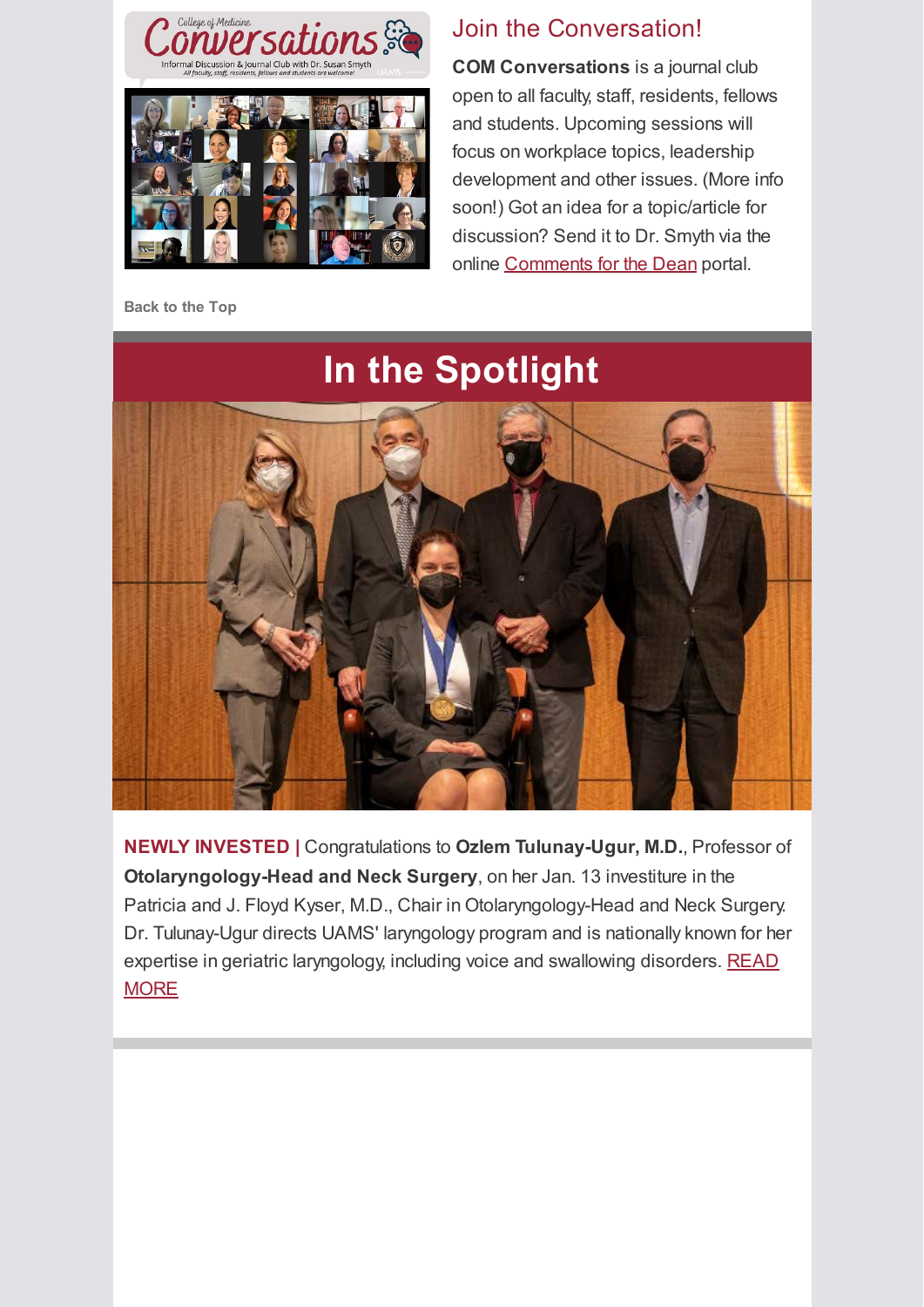



In her latest **Spotlight on Excellence** video, Dean **Susan Smyth, M.D., Ph.D.**, interviews cancer researcher **Brian Koss, Ph.D.**, Assistant Professor of **Biochemistry and Molecular Biology** and Arkansas' first recipient of the Director's Early Independence Award from the National Institutes of Health.

<span id="page-2-0"></span>**Back to the Top**

# **Leadership Appointments**

### Chair, Department of Pediatrics



**William Steinbach, M.D.**, began serving as Professor and Chair of the Department of **Pediatrics**, Associate Dean for Child Health in the College of Medicine and Pediatrician-in-Chief for Arkansas Children's in January. He previously was the Samuel L. Katz Distinguished Professor of Pediatrics, Professor and Chief of the Division of Pediatric Infectious Diseases, and Professor in the Department of Molecular Genetics and Microbiology at Duke University.

"Dr. Steinbach brings extensive

leadership experience in pediatric care, research and education to Arkansas and will be a driving force in UAMS and Arkansas Children's initiatives to enhance the health and wellbeing of the children of our state," said Executive Vice Chancellor and Dean **Susan S. Smyth, M.D., Ph.D.** [Dr. Steinbach's appointment was announced](https://news.uams.edu/2021/08/26/william-j-steinbach-m-d-joins-uams-as-chair-of-department-of-pediatrics/) last August.

### Assistant Dean for Research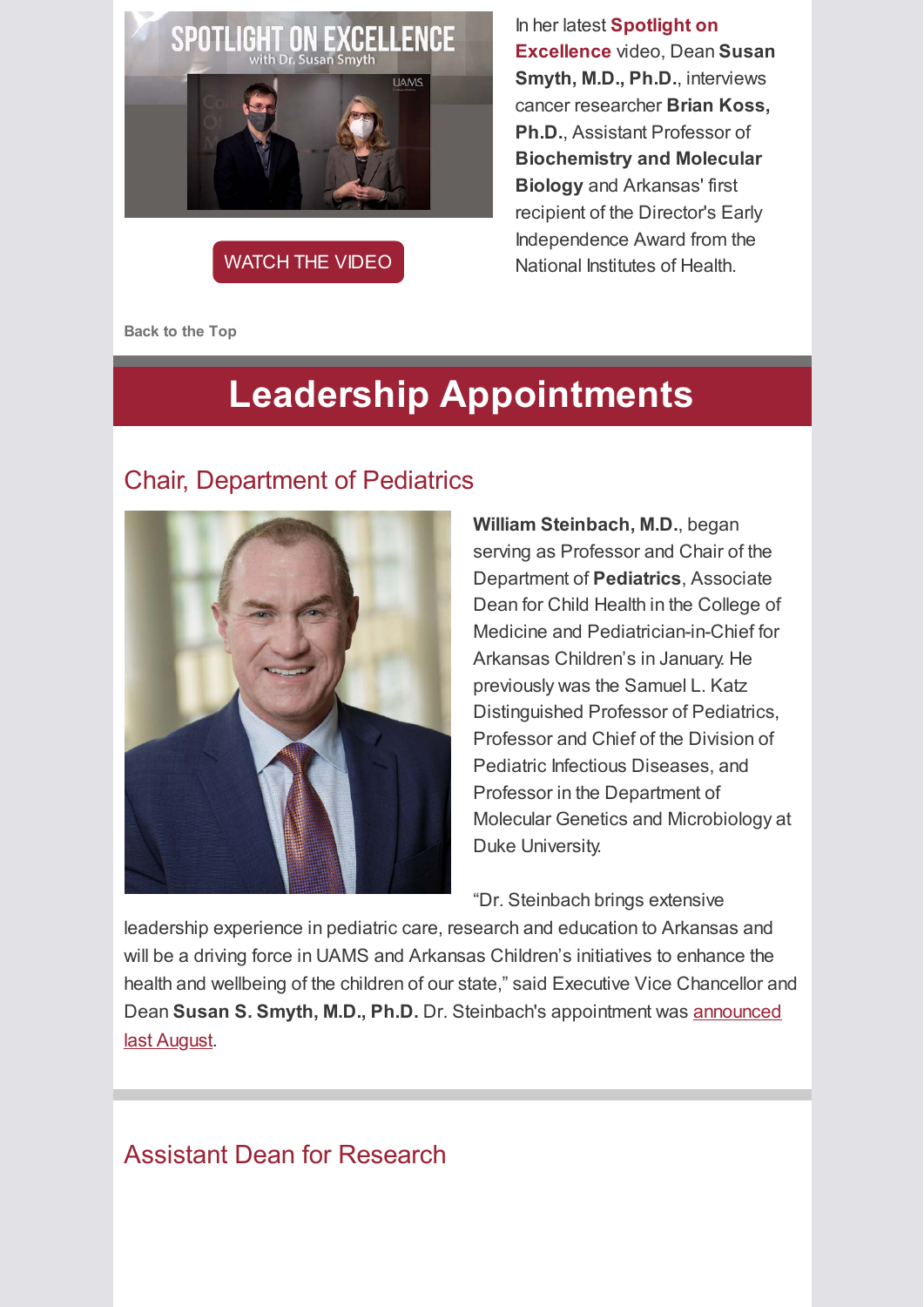

**Paul Drew, Ph.D.**, Professor and Vice Chair of the Department of **Neurobiology and Developmental Sciences**, has been appointed assistant dean for research. Dr. Drew will partner with **Nancy Rusch, Ph.D.**, vice dean for research, to lead special initiatives in the College of Medicine Research Office.

"Dr. Drew is an internationally recognized neuroscientist, and he has the innovative skills and leadership experience necessary to establish and direct research initiatives across the

College of Medicine," said Rusch. "He will be an outstanding mentor for new investigators and a strong asset to our scientists at all career levels." [READ MORE](https://medicine.uams.edu/blog/paul-drew-ph-d-appointed-assistant-dean-for-research-in-uams-college-of-medicine/)

<span id="page-3-0"></span>**Back to the Top**



**Chaya Krishnan, M.D.**, has rejoined the Department of **Anesthesiology** as an Assistant Professor. [READ MORE](https://medicine.uams.edu/blog/recent-faculty-appointments-january-2022/#krishnan)

## **New Faculty**



**Dinesh Edem, M.D.**, has joined the Department of **Internal Medicine** as an Assistant Professor in the Division of **Endocrinology**. [READ MORE](https://medicine.uams.edu/blog/recent-faculty-appointments-january-2022/#edem)



**Gena Miller, M.D.**, has joined the Department of **Internal Medicine** as an Assistant Professor in the Division of **Endocrinology**. [READ MORE](https://medicine.uams.edu/blog/recent-faculty-appointments-january-2022/#miller)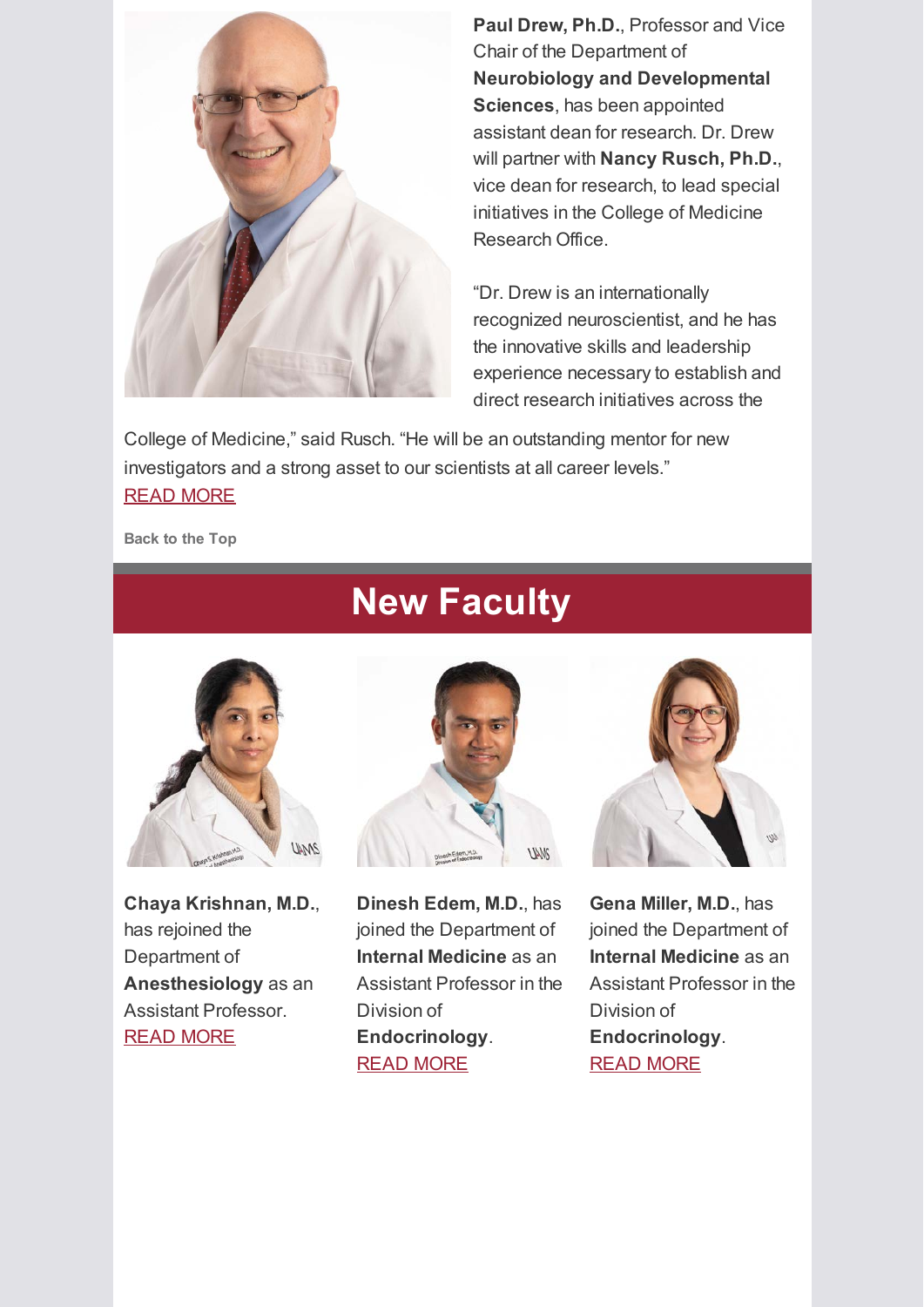

**Barbara Porchia, DPM**, has joined the Department of **Orthopaedic Surgery** as an Assistant Professor. [READ MORE](https://medicine.uams.edu/blog/recent-faculty-appointments-january-2022/#porchia)



**Salim Aljabari, M.D.**, has joined the Department of **Pediatrics** as an Assistant Professor in the **Critical Care Medicine Section** [READ MORE](https://medicine.uams.edu/blog/recent-faculty-appointments-january-2022/#aljabari)



**Bob Dixon, M.D.**, has joined the Department of **Radiology** as a Professor in the Division of **Interventional Radiology**. [READ MORE](https://medicine.uams.edu/blog/recent-faculty-appointments-january-2022/#dixon)

<span id="page-4-0"></span>**Back to the Top**

# **Recent Grants & Research**



**MUTATION LIMITS |** Drawing from global databases with millions of sequenced SARS-CoV-2 genomes, a multinational team led by **David Ussery, Ph.D.**, Professor of **Biomedical Informatics**, has found that the coronavirus' ability to mutate does have limits that should help drug and vaccine manufacturers in the effort to thwart the virus. [READ MORE](https://news.uams.edu/2022/01/25/uams-research-team-finds-covid-19-has-mutation-limits/)

### **Extramural Awards**

*Congratulations to College of Medicine team members who received new extramural grants in December. This list, courtesy of the Office of the Executive Associate Dean for Research, excludes clinical trials and awards under \$10,000.*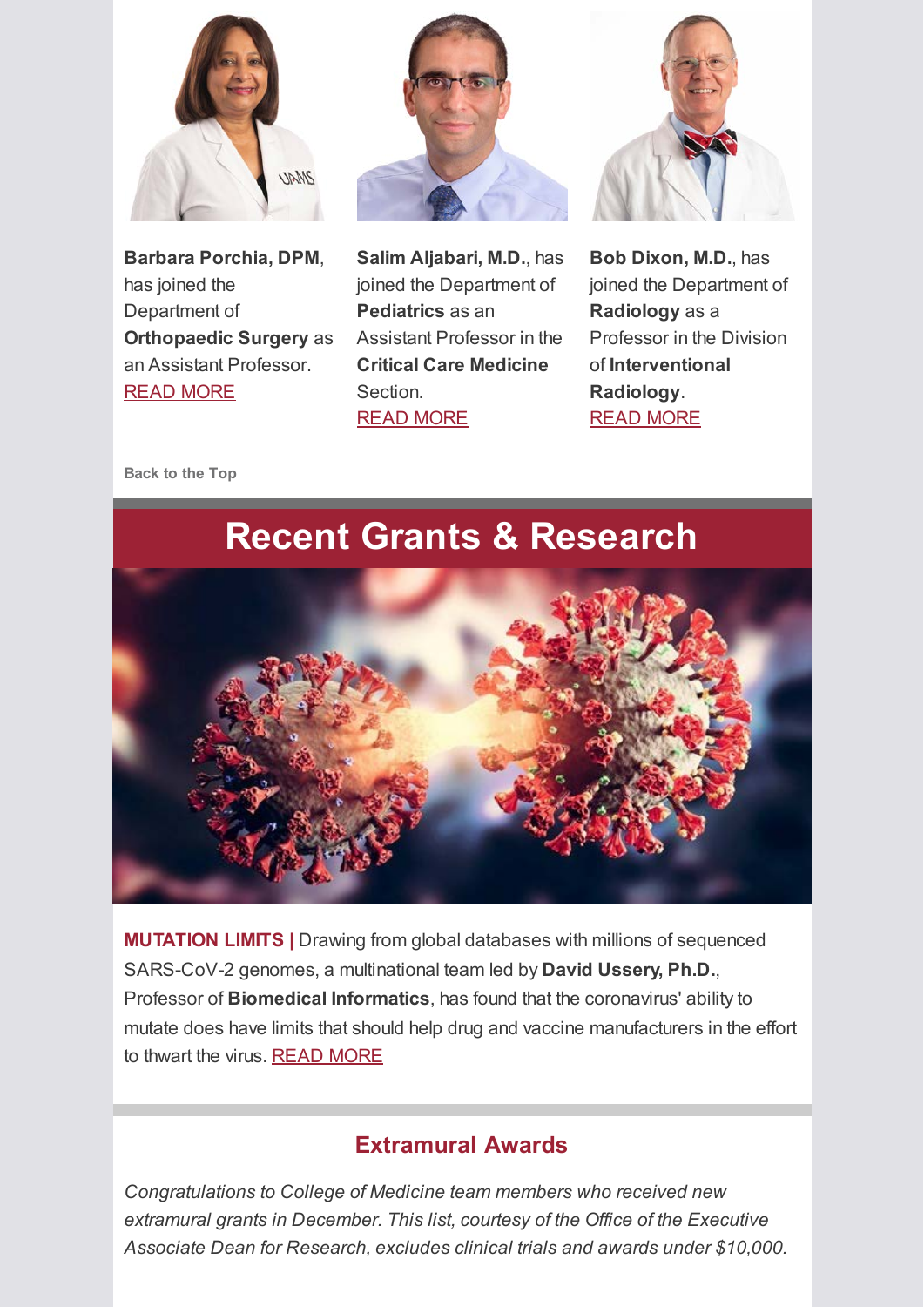### **Justin Wai Chung Leung, Ph.D.**, Department of **Radiation Oncology**,

Mechanistic characterization of the Hippo tumor, American Cancer Society Inc., (12/21/2021-12/31/2023), \$30,600.

**Kirk West, Ph.D.**, Department of **Radiation Oncology**, American Cancer Society Postdoctoral Fellowship, Defining the role of LC8-TLK1/2 axis in the DNA, American Cancer Society Inc., (12/20/2021-12/31/2024), \$56,000. [READ MORE](https://news.uams.edu/2022/01/06/kirk-west-ph-d-receives-american-cancer-society-postdoctoral-fellowship/)



## **CALL FOR PROPOSALS**

The College of Medicine Research Office is accepting proposals for three intramural grant programs through Feb. 14. Funding for the B**arton Pilot Study Grants**, **Hornick Endowment Grants** and **Sturgis Foundation Grants** will begin in April. More information is available in [the announcement.](https://medicine.uams.edu/wp-content/uploads/2022/01/COM-Intramural-Award-Opportunities.pdf)

<span id="page-5-0"></span>**Back to the Top**





Have you read the latest *Accolades* from Dean Smyth? The weekly email highlights recent honors and accomplishments of COM faculty, staff, residents and students. You can also [read Accolades here.](https://medicine.uams.edu/about-the-college/features/accolades/) If you know someone who deserves a shout-out, send your ideas to [COM Internal Communications.](mailto:cominternalcommunications@uams.edu)

#### **UAMS team members and students named in Accolades this month:**

Lee Archer Marzella Backus Michael Bauer Logan Bevill Renee Bornemeier Anna Brickell Andrew Bryson David Bumpass Deepak Choudhary Ashly Cummings J.D. Day Tisha Deen Scott Dickson Ebonye Green Natalie Guley Michael Hobensack Erika Santos Horta Lawrence "Tony" Hoyt

Piroon Jenjaroenpun Stacie Jones Mi Mi Kim Brian Koss Justin Leung Erin Mannen Sanjay Maraboyina Spyridoula Maraka Greg May J.L. Mehta Ron Mora Intawat Nookaew Sanjeeva Reddy Onteddu Viktoras Palys Melissa Peterman Erika Petersen Robbie Pesek Analiz Rodriguez

Steve Schexnayder Amy Scurlock Yash Shah John Sherrill Rosalia C.M. Simmen David Spiro William Steinbach Zhong Su Sara Tariq Morgan Sweere-Treece Valentina Todorova Ozlem Tulunay-Ugur David Ussery Visanu Wanchai Kirk West Thidathip Wongsurawat Fen Xia Feliciano "Pele" Yu Jr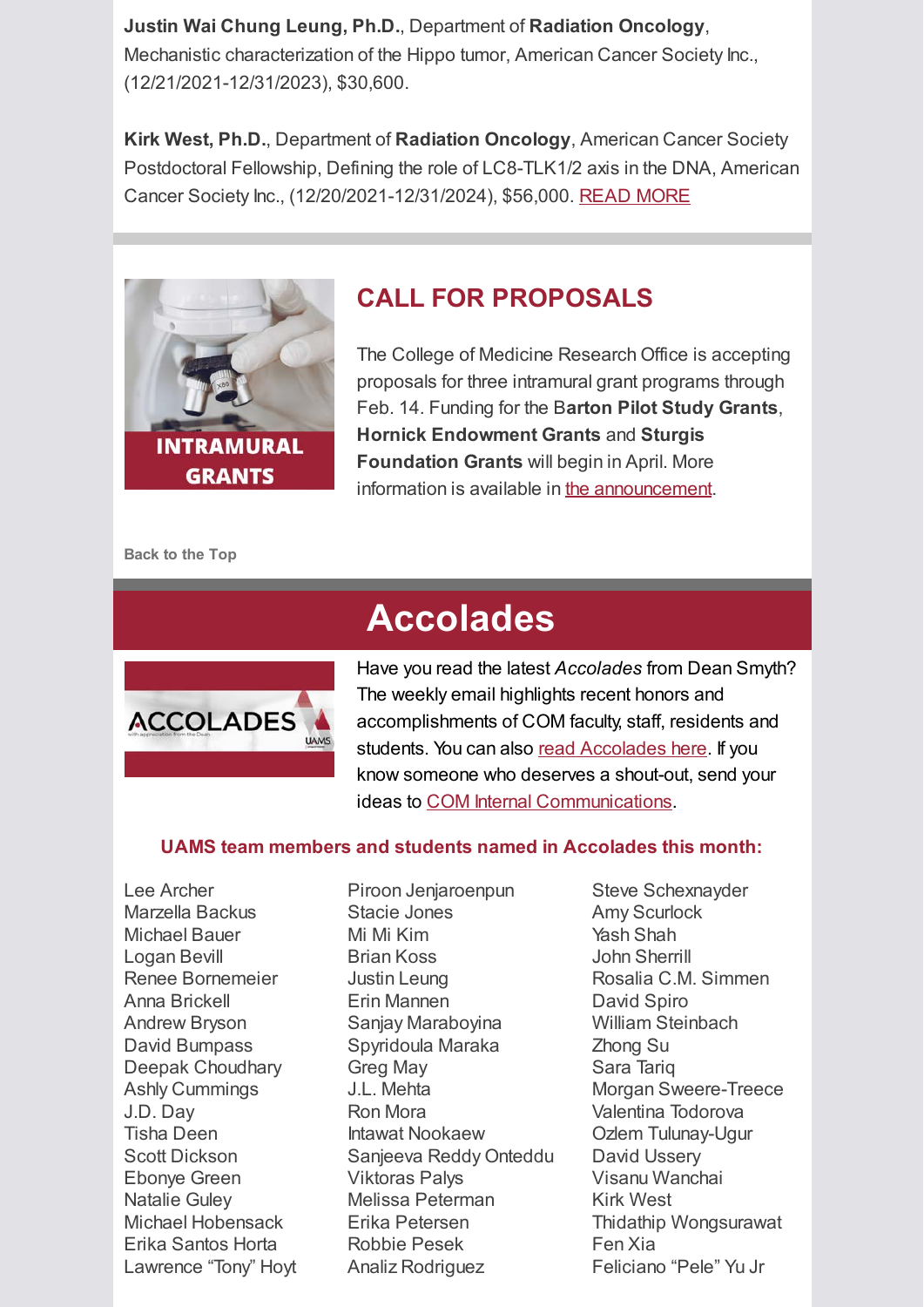#### **COM departments represented in Accolades this month:**

Anesthesiology Biochemistry/Molecular Biology Biomedical Informatics Emergency Medicine Family/Preventive Medicine **Geriatrics** Internal Medicine **Neurology Neurosurgery** 

Orthopaedic Surgery Otolaryngology-Head/Neck Surgery Pathology **Pediatrics** Physiology/Cell Biology **Psychiatry** Radiation Oncology **Radiology** 

**Back to the Top**

<span id="page-6-0"></span>

Kent McKelvey, M.D., with portraits of some of his patients. Dr. McKelvey and photographer Johnpaul Jones (now retired) collaborated on "Blue Roses" in 2011, capturing the beauty and joyfulness of Dr. McKelvey's patients as well as his compassion and love for them.

**Kent McKelvey, M.D.**, Associate Professor in the Division of **Genetics** and the Department of **Family and Preventive Medicine**, died Jan. 17, 2022, after a fiveyear battle with acute myeloid leukemia. Dr. McKelvey served as Director of Cancer Genetics Services in the **Winthrop P. Rockefeller Cancer Institute** and was the inaugural recipient of the Winthrop P. Rockefeller Chair in Clinical Genetics. Dr. McKelvey was a champion for Arkansans with Down syndrome and other genetic conditions and was instrumental in establishing the Adult Genetics Clinic at UAMS. He was a nationally recognized leader on the ethical use of predictive genetic testing in clinical medicine and was on the forefront of teaching the responsible use of molecular genetics in preventive medicine. [READ MORE](https://medicine.uams.edu/wp-content/uploads/2022/01/In-memoriam-Kent-Mckelvey.pdf)

## **In Memoriam**